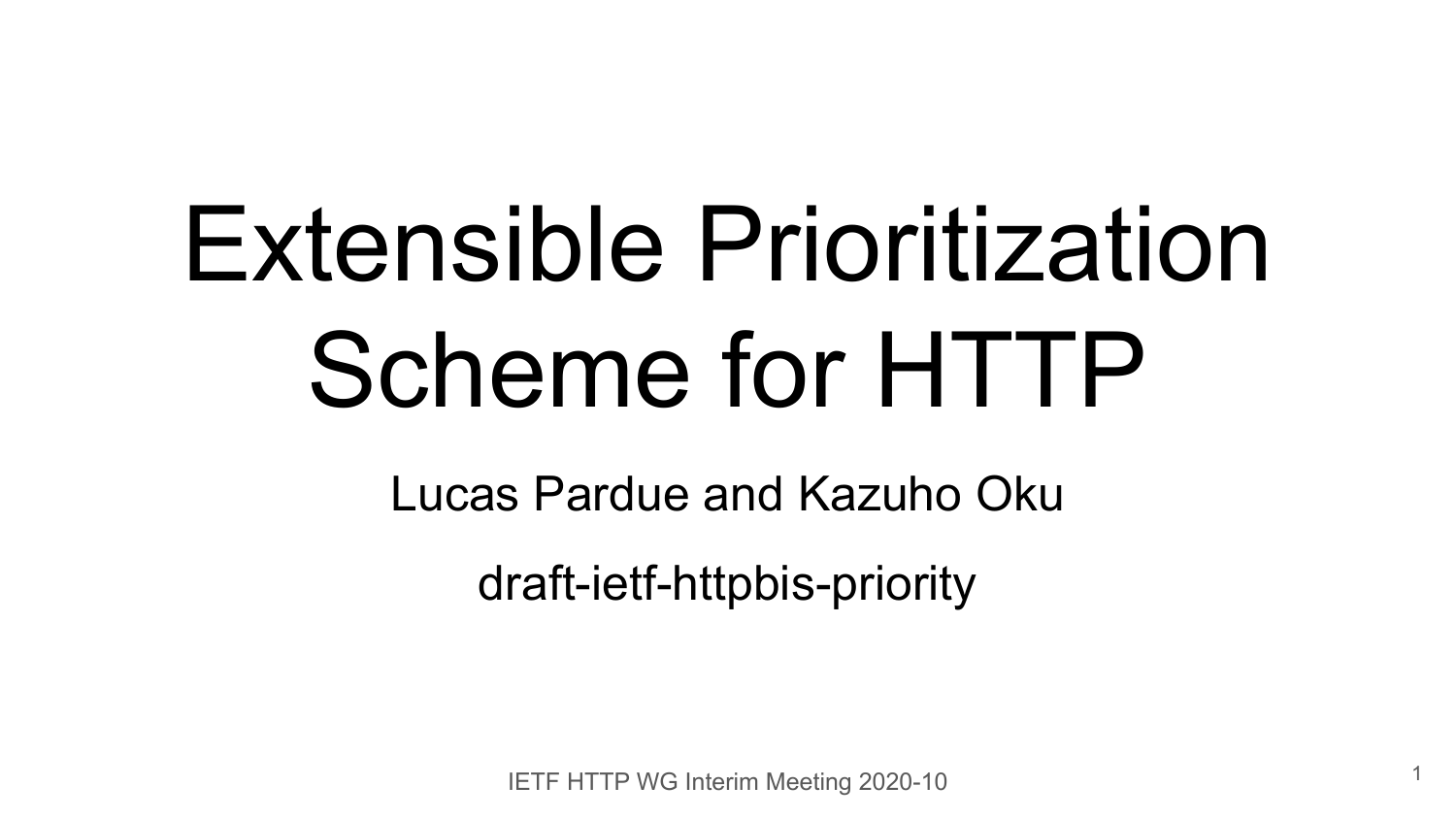## **HEADERS & FRAMES**

## **HEADERS**



IETF HTTP WG Interim Meeting 2020-10 <sup>2</sup>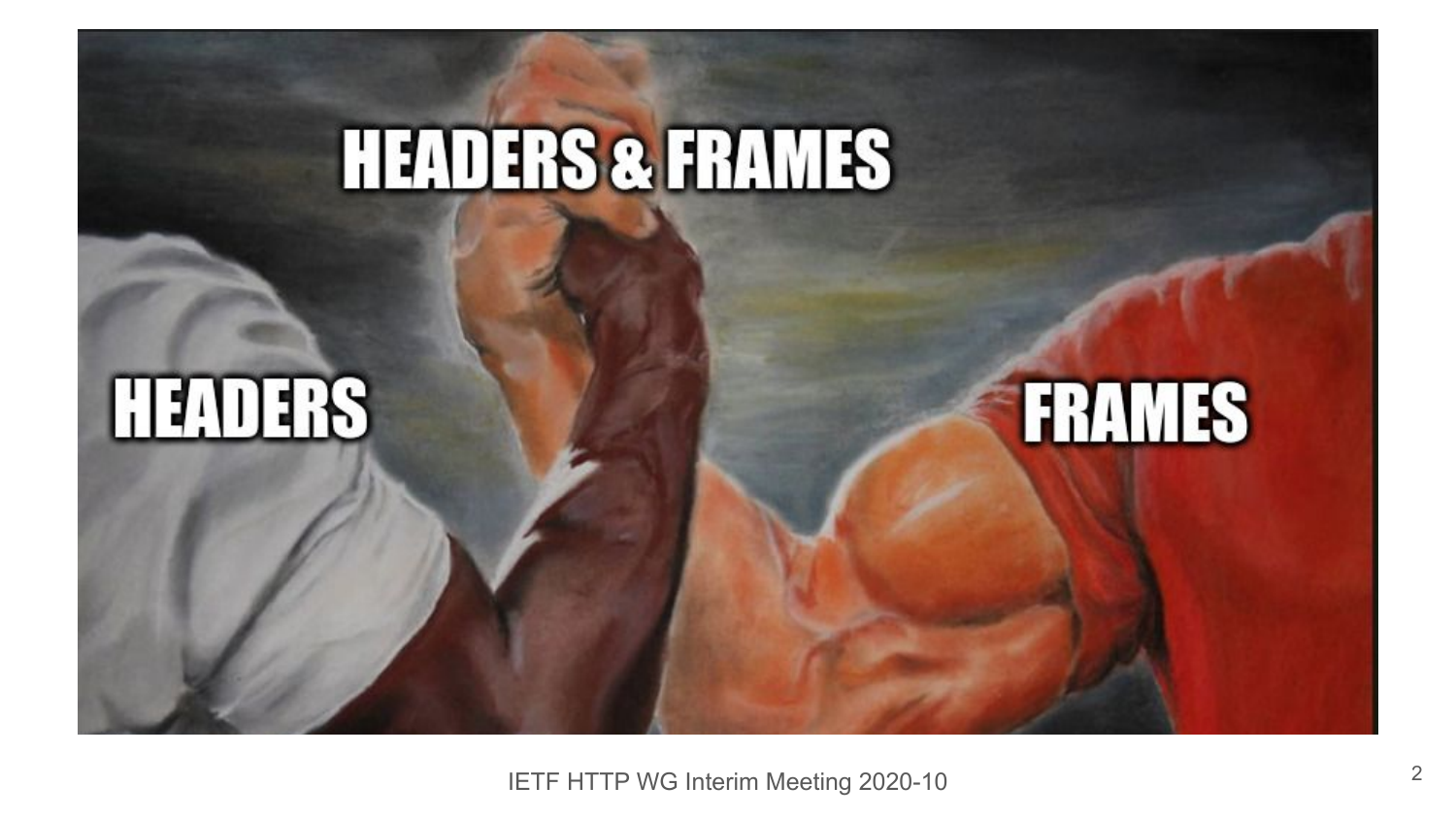#### New in -02: H3 PRIORITY UPDATE breaking change

#### $-01$

- Type **0xF**
- **T** bit Element ID is Request or Push
- Priority Field Value is ASCII encoded Structured Headers

0 1 2 3 0 1 2 3 4 5 6 7 8 9 0 1 2 3 4 5 6 7 8 9 0 1 2 3 4 5 6 7 8 9 0 1 +-+-+-+-+-+-+-+-+-+-+-+-+-+-+-+-+-+-+-+-+-+-+-+-+-+-+-+-+-+-+-+-+ |T| Empty | Prioritized Element ID (i) +-+-+-+-+-+-+-+-+-+-+-+-+-+-+-+-+-+-+-+-+-+-+-+-+-+-+-+-+-+-+-+-+ Priority Field Value (\*)  $\cdots$ +-+-+-+-+-+-+-+-+-+-+-+-+-+-+-+-+-+-+-+-+-+-+-+-+-+-+-+-+-+-+-+-+

#### -02

- Replace bitfield with frame type
- **0xF0700** applies to Request
- **0xF0701** applies to Push

```
HTTP/3 PRIORITY UPDATE Frame {
   Type (i) = 0xF0700..0xF0701,
   Length (i),
   Prioritized Element ID (i),
   Priority Field Value (..),
}
```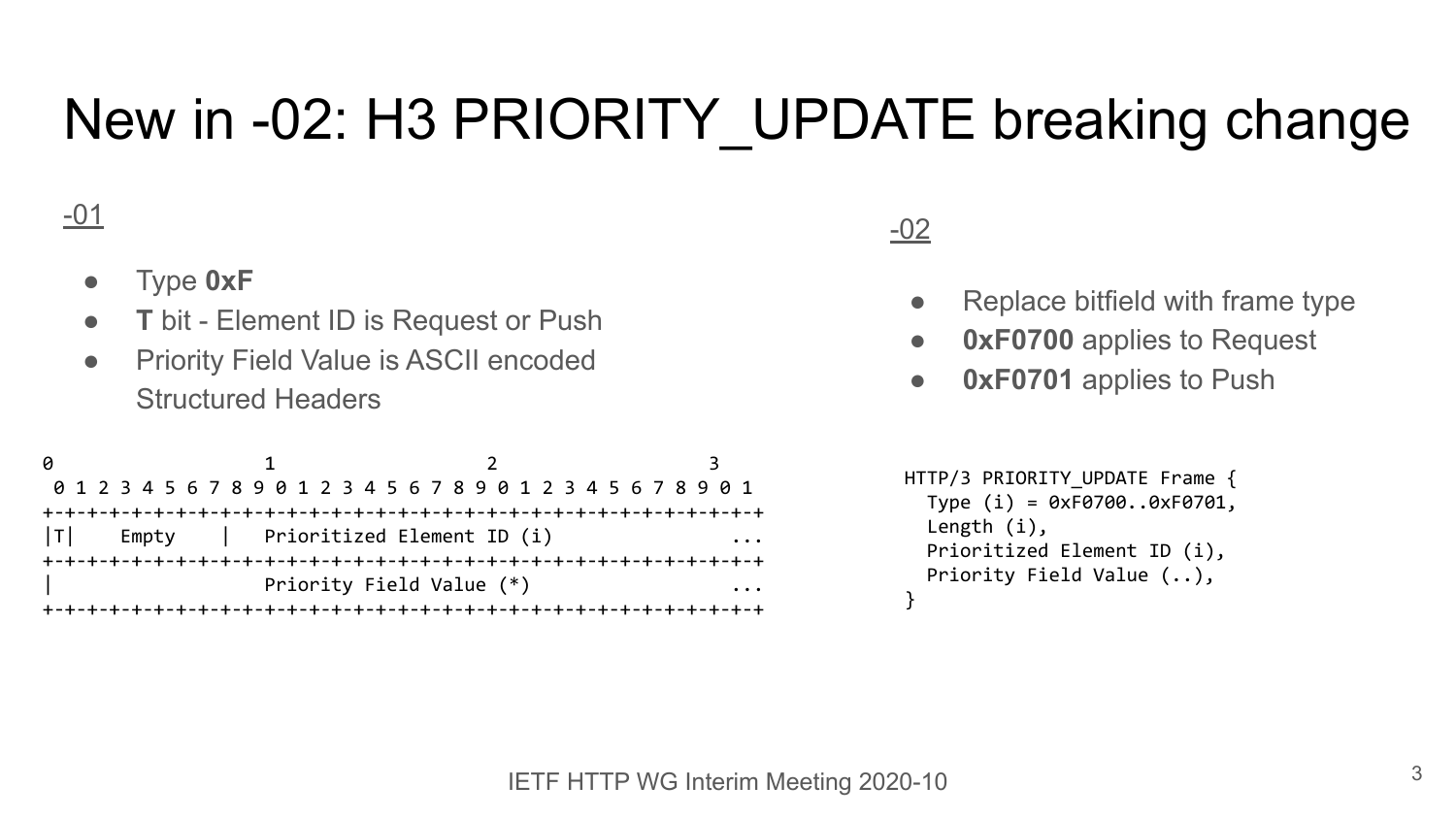#### New in -02

- 1. Add consideration for server scheduling (Section 9)
- 2. Remove specific instruction about intermediary fairness (Section 10.2)
- 3. Describe considerations when clients use PRIORITY UPDATE (Section 6)

Problem: Race condition where frame arrives before request

Solution: Servers SHOULD buffer **most recent frame** and apply it once steam is opened.

Need to add some further text on how servers can limit the state commitment.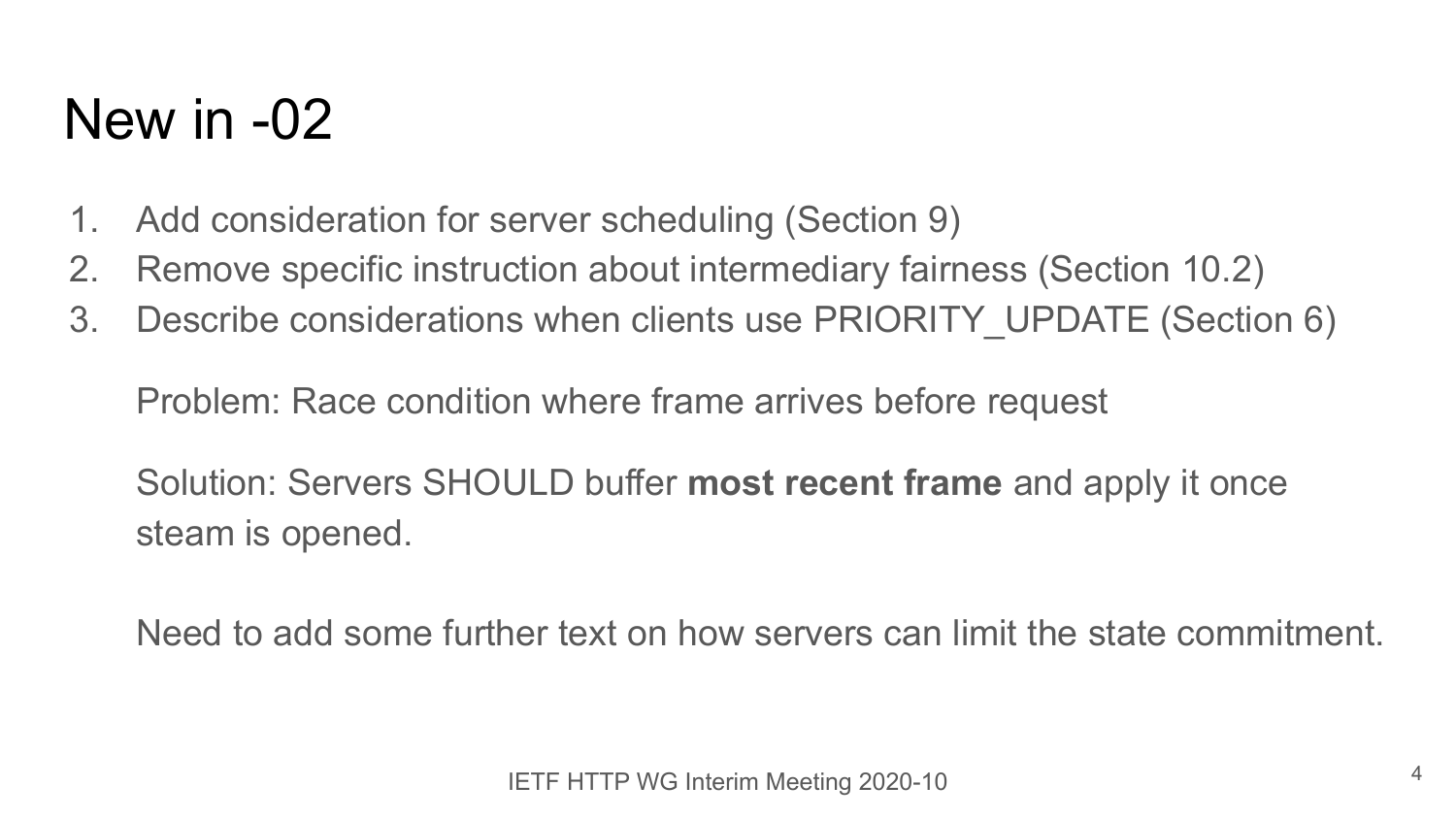#### Open issues

- $\bullet$  "Within the stream limit" in HTTP/2?  $\#1261$  $\#1261$
- $\bullet$  The default priority of a pushed request  $\frac{\text{#1056}}{\text{#1056}}$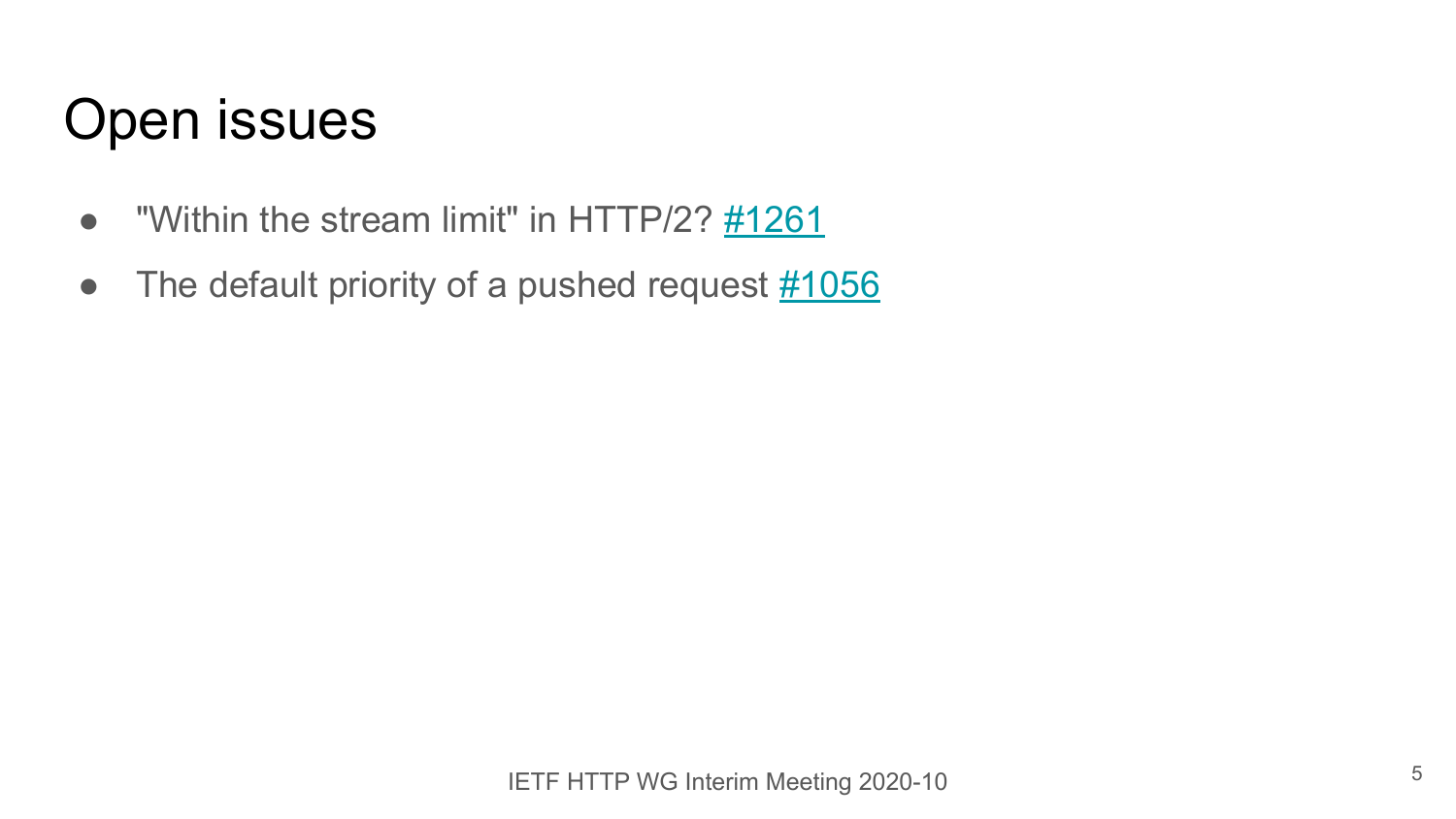#### #1261 - "Within the stream limit" in HTTP/2? (1)

For HTTP/2 PRIORITY UPDATE frame we say:

*"The Prioritized Stream ID MUST be within the stream limit."*

Mike Bishop points out that

*"*HTTP/2 *specifies a maximum number of concurrently active streams, with streams which are either "open" or "half-open" counting toward the limit regardless of the ID"*

Are we attempting to redefine HTTP/2? No (if we can avoid it).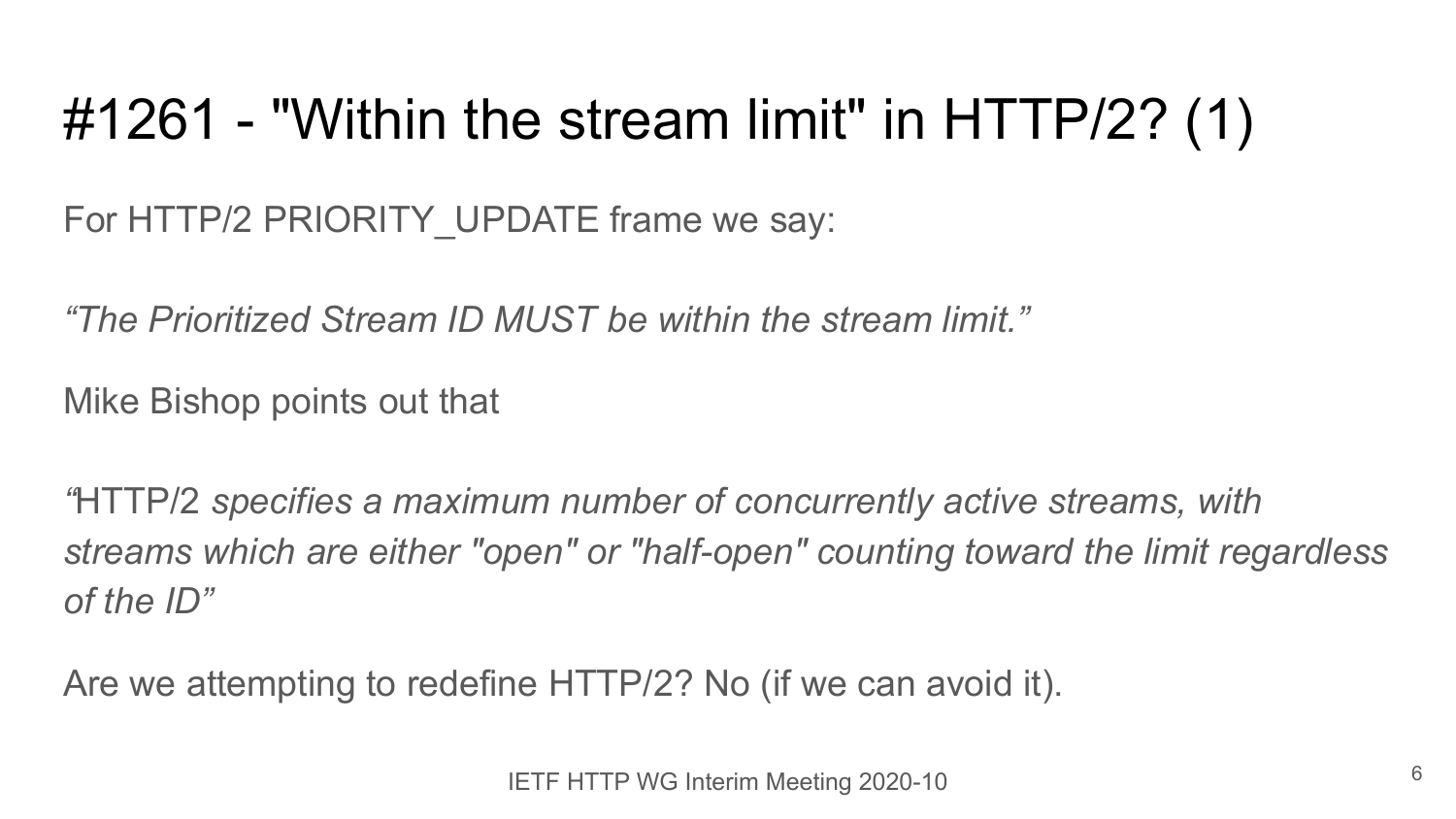#### #1261 - "Within the stream limit" in HTTP/2? (2)

Kazuho suggests we rephrase the requirement to concurrency window size.

And while we're fixing this we can probably add more text about buffering and limits in Section 6.

Implementation experience can help make this better.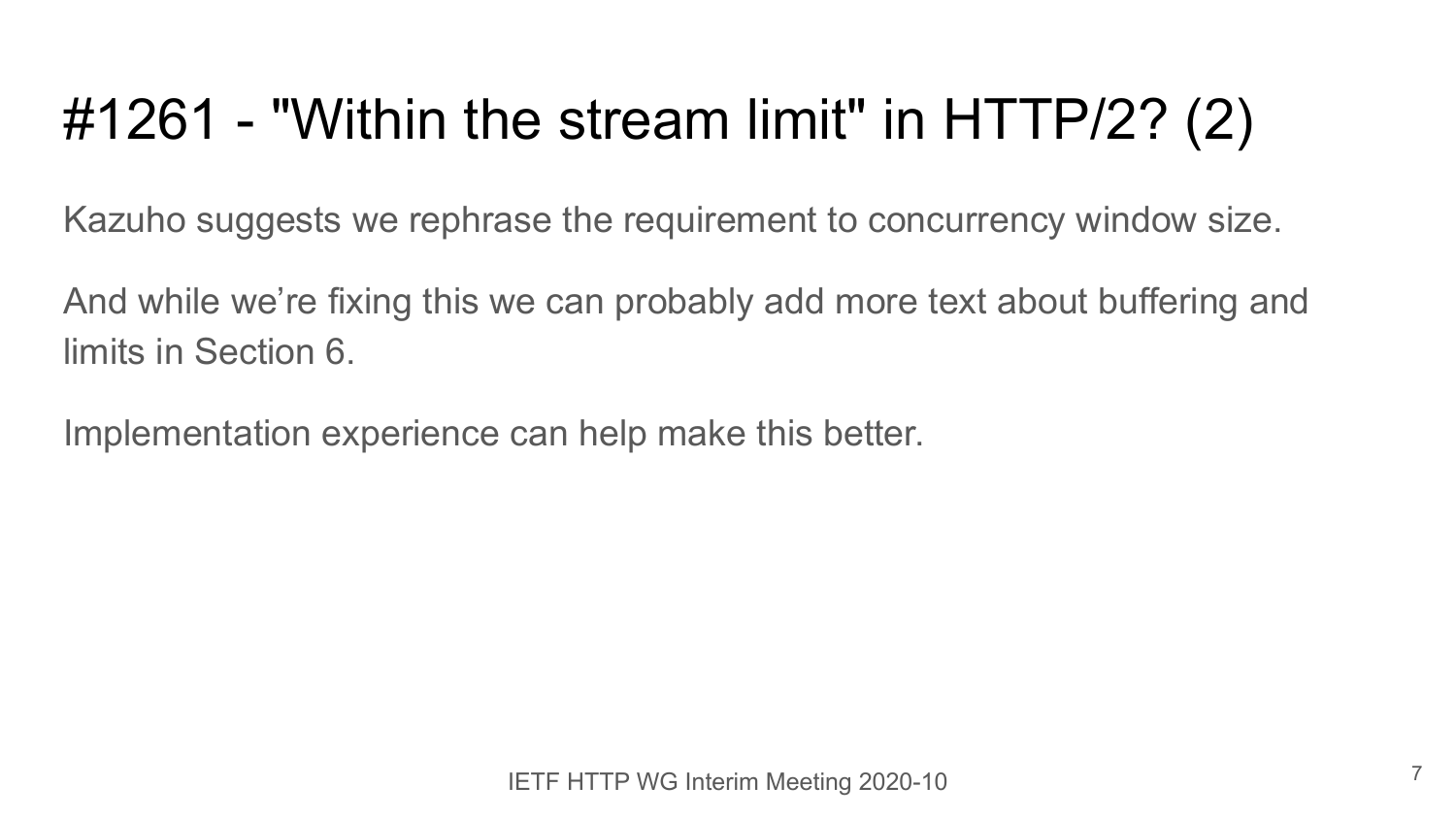#### Default priority of a push  $\frac{\#1056}{\#1056}$  $\frac{\#1056}{\#1056}$  $\frac{\#1056}{\#1056}$  (1)

Server Push: the request and response headers are created by the server (or in an intermediary case, the origin). If either of the two contains a priority signal, resolve the merge as normal.

The question is what to do when there is **no priority signal**.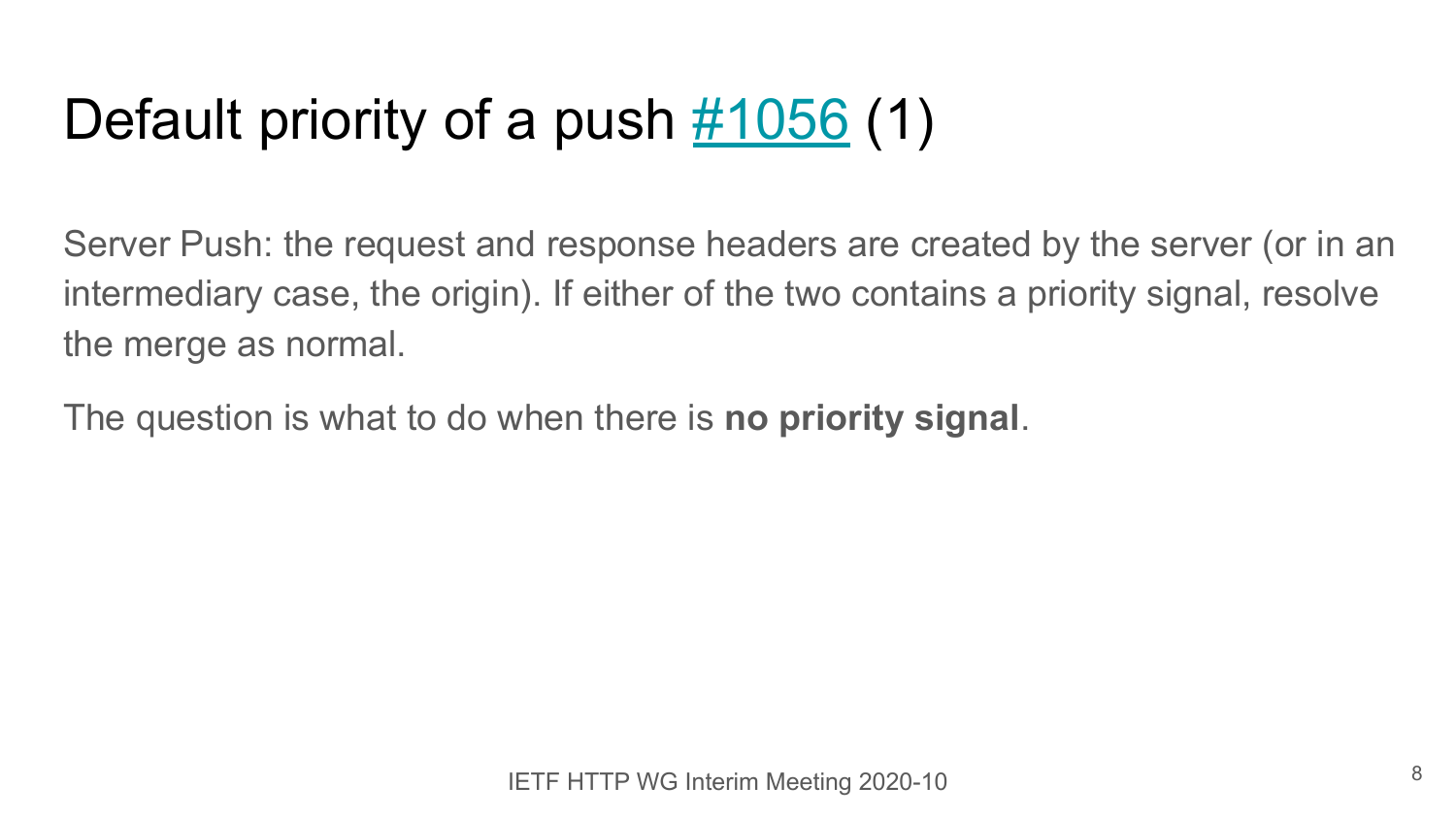### Default priority of a push  $\frac{\#1056}{\#1056}$  $\frac{\#1056}{\#1056}$  $\frac{\#1056}{\#1056}$  (2)

Omitting priority signal in **normal** request/response: urgency=**3**, incremental=**false**

[RFC 7540, Section 5.3.5](https://tools.ietf.org/html/rfc7540#section-5.3.5) "*pushes initially depend on their associated stream … default weight of 16"*

Extensible priorities has no **dependency**, so what are a push's default urgency and incremental?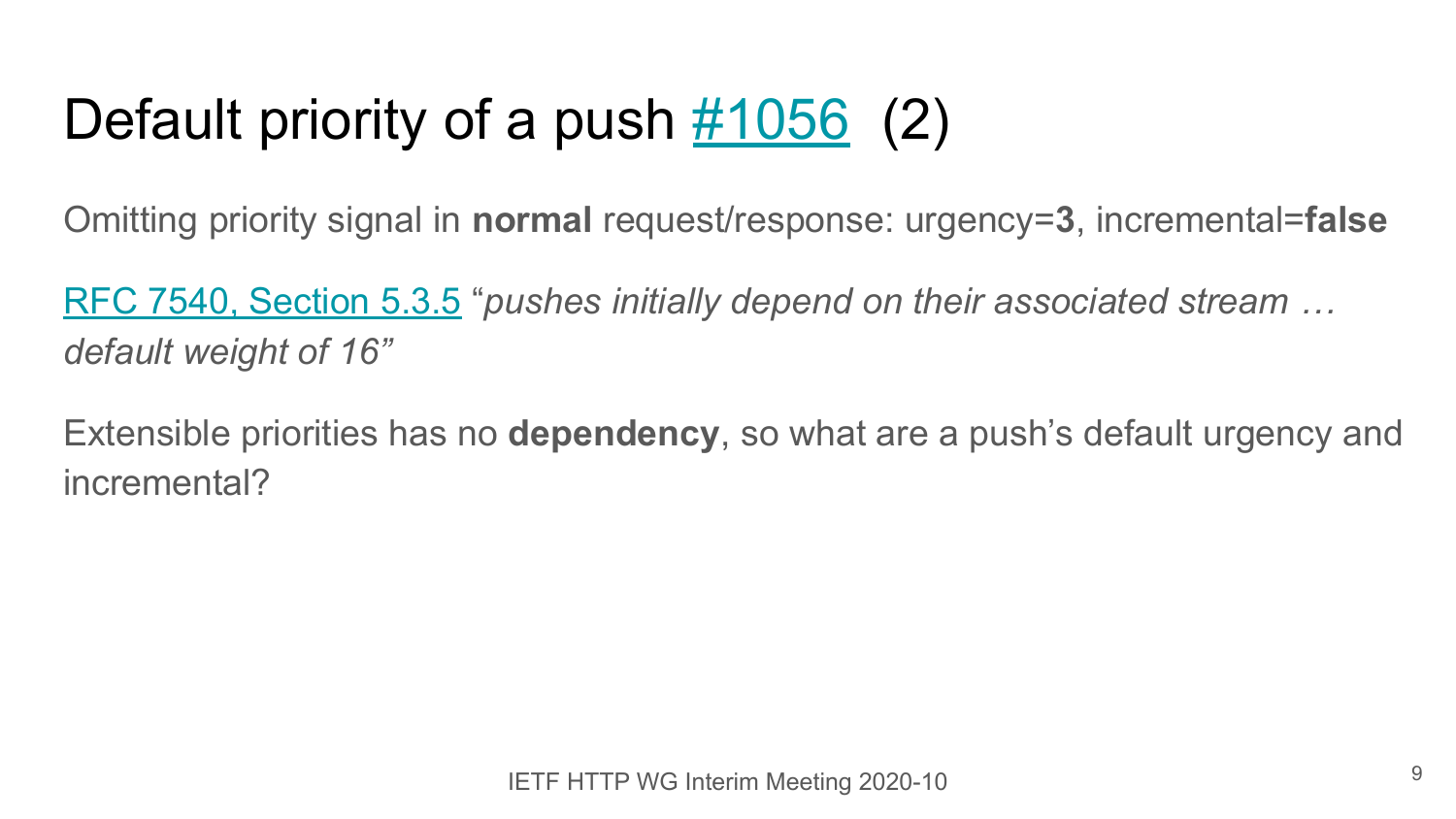### Default priority of a push  $\frac{\#1056}{\#1056}$  $\frac{\#1056}{\#1056}$  $\frac{\#1056}{\#1056}$  (3)

Possible push defaults:

- 1) Same as the associated stream (aka "request that triggered the push").
- 2) "An urgency one less than the associated stream".
- 3) No default.

Considerations for picking:

- No single best value.
- Server cannot use PRIORITY UPDATE to signal push priority
- Performance benefits are hard to measure.
- Performance degradation is very possible if wrong value is picked
	- Especially if pushed resources priority cause bad scheduling of other resources